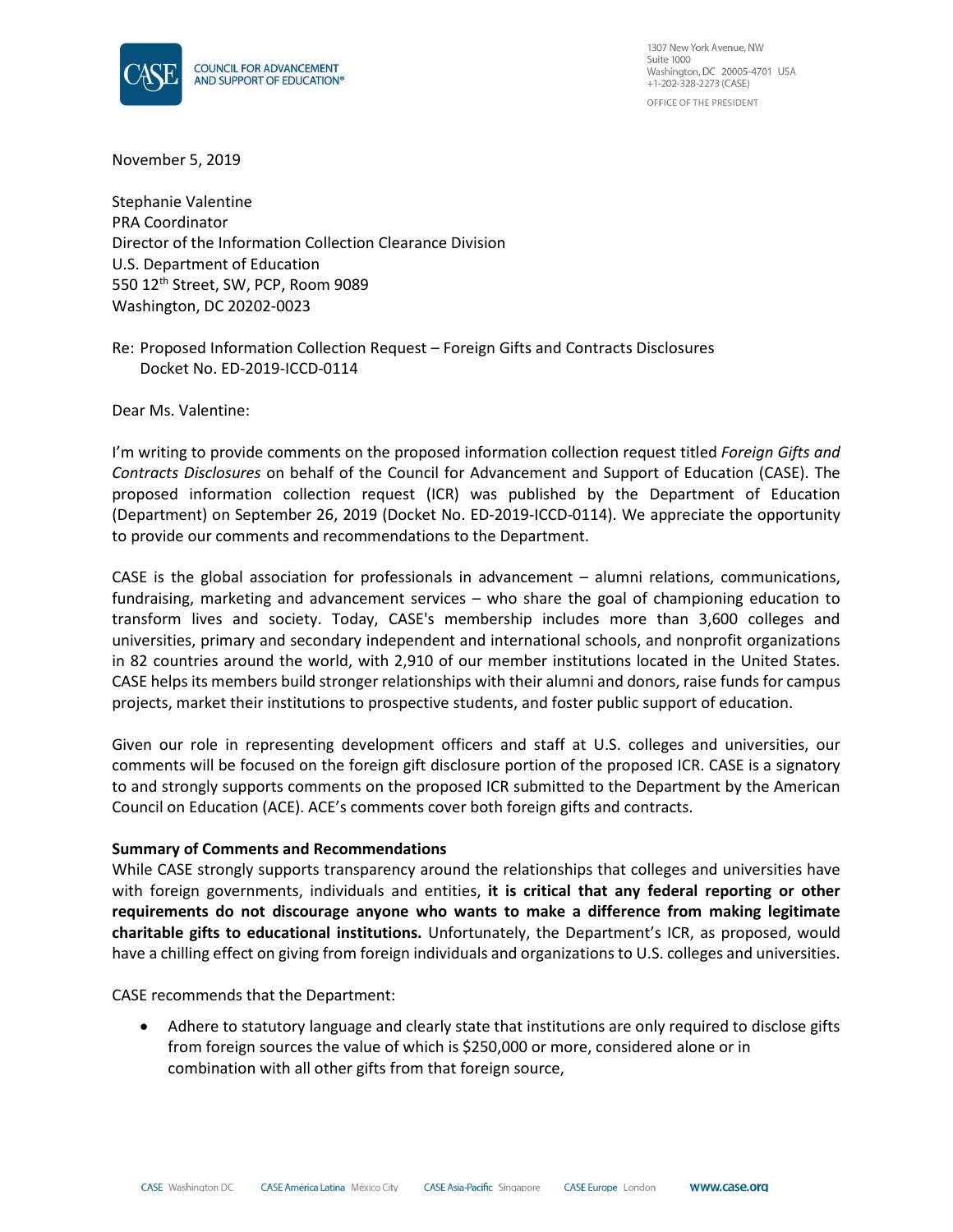- Ask institutions to only report information that is required by statute and should not request name and address information,
- Eliminate the requirement to upload true copies of gift or donation agreements,
- Eliminate Question 1(b) and limit reporting to the definition of institution as set out in the statute,
- Require institutions to only report additional information on restricted or conditional gifts that meet the criteria outlined in the statute, re-order the proposed ICR to avoid confusion in how this information is reported, and eliminate Question 4(v),
- Eliminate the certification requirements listed in Questions 2(a), 4(a), and 6 on the proposed ICR, and
- Adhere to the enforcement actions and penalties as outlined in the statute.

Our comments also include several issues in need of further clarification to ensure that colleges and universities can comply fully with statute. For these issues, CASE recommends that the Department launch a formal regulatory rulemaking process to provide needed guidance.

## **Giving to U.S. Colleges and Universities**

In 2018, U.S. colleges and universities reported \$46.7 billion in charitable contributions according to the most recent CASE Voluntary Support of Education (VSE) survey<sup>[1](#page-1-0)</sup>. Institutions receive charitable gifts from a variety of sources including alumni and non-alumni individuals, corporations, and foundations. These contributions support critical needs such as student financial aid/scholarships, academic programs, faculty, research, and facilities. According to the 2018 VSE Survey, an average of 38 percent of restricted gifts to endowment supported student financial aid. $2$ 

Institutions often receive gifts from foreign individuals and entities, particularly from alumni or others who have a close affinity with an institution. In the 2017/18 academic year, international students represented 5.5 percent of total student enrollment, the highest percentage of international students on record at U.S. institutions.<sup>3</sup> International student exchange has long been part of the U.S. higher education experience, and those students develop deep bonds with their American alma maters.

## **Section 117**

Section 117 of the Higher Education Act requires higher education institutions that receive federal funding to file a report with the Secretary of Education disclosing any gifts received from, or contracts with a foreign source valued at \$250,000 or more. The statute also requires further disclosure for restricted or conditional gifts/contracts and for institutions who are owned or controlled by a foreign entity.

Though Section 117 was enacted as part of the reauthorization of the Higher Education Act in 1986, the Department has not issued regulations on how institutions should interpret and comply with the statute.

<span id="page-1-1"></span><span id="page-1-0"></span><sup>&</sup>lt;sup>1</sup> 2018 CASE Voluntary Support of Education (VSE) Surve[y https://www.case.org/trending/2018-vse-survey-results](https://www.case.org/trending/2018-vse-survey-results) <sup>2</sup> From the roughly 500 respondents who answered this question in the 2018 CASE VSE Survey

<https://www.case.org/resources/giving-us-higher-ed>

<span id="page-1-2"></span><sup>3</sup> Institute of International Educatio[n https://www.iie.org/Research-and-Insights/Open-Doors/Data/International-](https://www.iie.org/Research-and-Insights/Open-Doors/Data/International-Students/Enrollment)[Students/Enrollment](https://www.iie.org/Research-and-Insights/Open-Doors/Data/International-Students/Enrollment)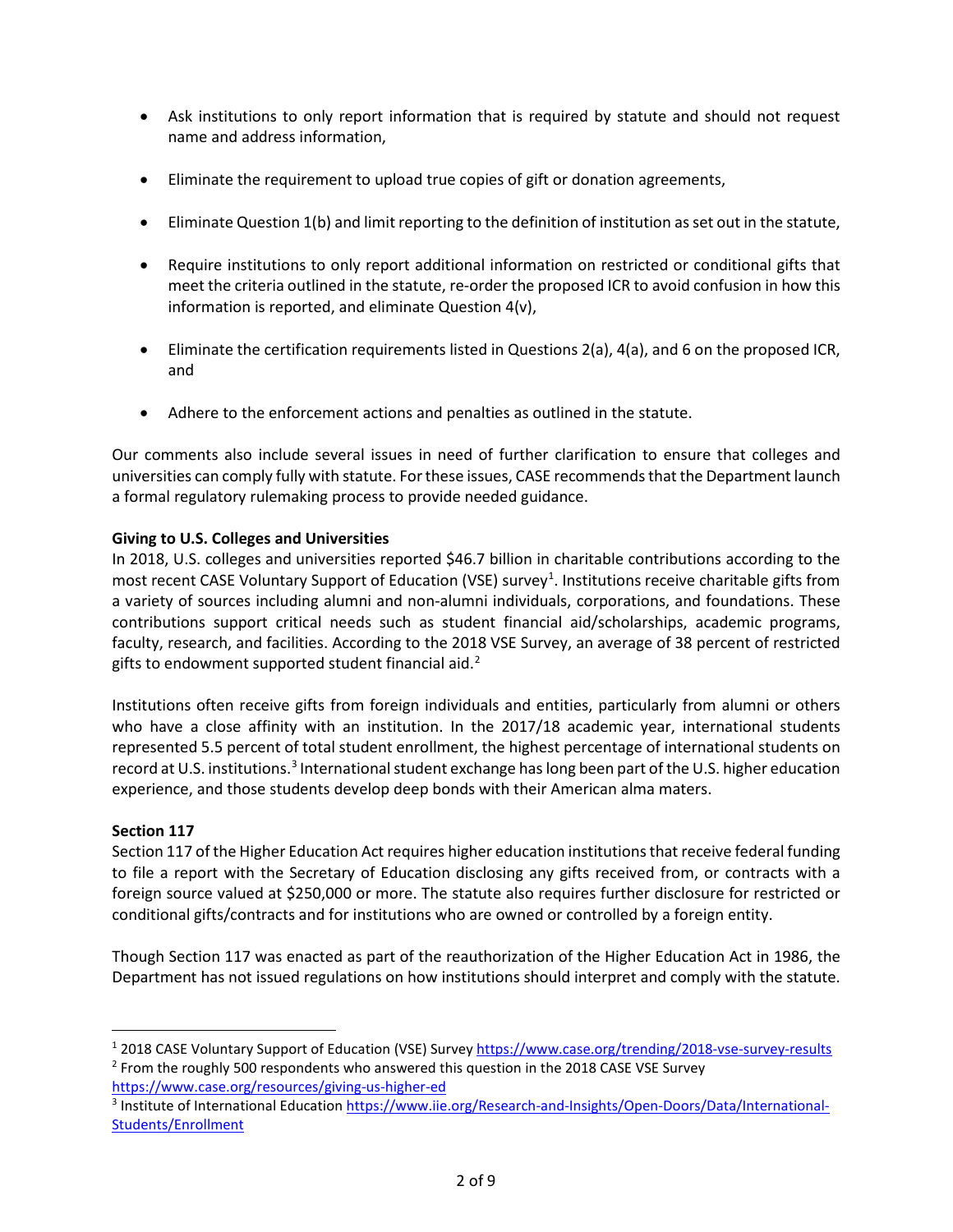The only limited guidance available to institutions are two Dear Colleague letters issued in 1995 and 2004. As a result, our member institutions have been left to interpret the statute on their own.

## **General Observations**

CASE is cognizant of national security concerns raised by undue foreign influence. CASE is also committed to safeguarding academic freedom. Our Global Policy Framework, approved by the CASE Board of Trustees in 2018, specifically states our support for policies around the world that preserve institutional autonomy and academic freedom.[4](#page-2-0)

While CASE strongly supports transparency around the relationships that colleges and universities have with foreign governments, individuals and entities, **it is critical that any federal reporting or other requirements do not discourage anyone who wants to make a difference from making legitimate charitable gifts to educational institutions.** 

Unfortunately, the Department's ICR, as proposed, would have a chilling effect on giving from foreign individuals and organizations to U.S. colleges and universities. We are particularly concerned that the proposed ICR goes beyond what is required in statute. For example, under the proposed ICR institutions would 1) have to provide donor names and addresses, including the names of donors who requested anonymity, and 2) be required to upload copies of true gift or donation agreements. Both the disclosure of donor names and addresses and gift agreements is not addressed nor required in Section 117.

# **Proposed ICR Exceeds Statutory Authority**

While the proposed ICR provides some clarity for institutions in reporting foreign gifts, it exceeds statutory authority. In multiple instances the Department asks institutions to provide information in the ICR that is not required nor addressed in Section 117. Our concerns and recommendations are listed below.

## **Gifts Subject to Disclosure**

The proposed ICR could be interpreted by institutions to require the reporting of all gifts from foreign sources, regardless of size. In the supporting statement accompanying the proposed ICR, the Department states, "The plain language and Congressional purpose of Section 117 is for the institutions subject to this information request disclose fully all foreign money funneled to them, and for this information to be made readily available to the public."[5](#page-2-1)

However, Section 117 makes it clear that institutions are only required to file a disclosure report when such institution receives a gift from a foreign source "the value of which is \$250,000 or more, considered alone or in combination with all other gifts or contacts with that foreign source within a calendar year."<sup>[6](#page-2-2)</sup> Additionally, the \$250,000 threshold is not referenced anywhere in the proposed ICR, further giving the impression that institutions must report all gifts from foreign sources, regardless of size.

Expanding the ICR to include all foreign gifts would significantly increase the number of institutions who must file disclosure reports. In addition, the Department would be inundated with additional paperwork/information on many small gifts, the disclosure of which would provide little to no value in the Department's enforcement efforts. Finally, asking institutions to report all gifts from foreign sources, regardless of size, would be a significant administrative burden for colleges and universities, particularly

<span id="page-2-0"></span><sup>4</sup> CASE Global Policy Framewor[k https://www.case.org/resources/public-policy](https://www.case.org/resources/public-policy)

<span id="page-2-1"></span><sup>5</sup> Answer to Question #2 in Supporting Statement, [https://www.regulations.gov/document?D=ED-2019-ICCD-0114-](https://www.regulations.gov/document?D=ED-2019-ICCD-0114-0002) [0002](https://www.regulations.gov/document?D=ED-2019-ICCD-0114-0002)

<span id="page-2-2"></span><sup>6</sup> 20 U.S.C. § 1011f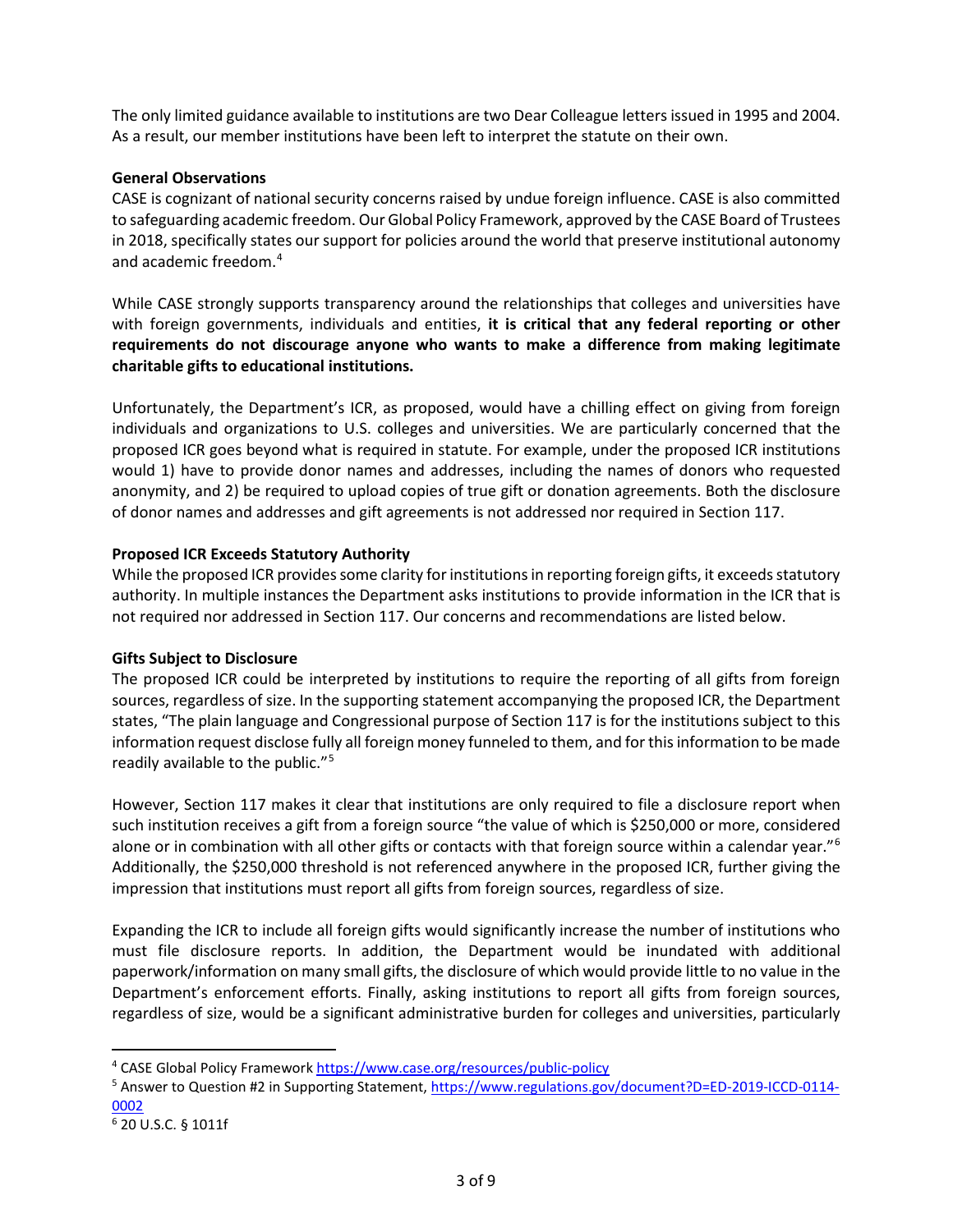for smaller institutions that are not currently subject to the requirement under the statutory \$250,000 threshold. Of those institutions responding to the 2018 VSE Survey, the average gift of an alumnus is \$2,007.[7](#page-3-0)

**Recommendation:** The Department should adhere to statutory language and clearly state that institutions are only required to disclose gifts from foreign sources the value of which is \$250,000 or more, considered alone or in combination with all other gifts from that foreign source.

# **Donor Identity and Anonymity**

Section 117 requires institutions to "report the aggregate dollar amount of such gifts and contracts attributable to a particular country. The country to which a gift is attributable is the country of citizenship, or if unknown, the principal residence for a foreign source who is a natural person, and the country of incorporation, or if unknown, the principal place of business, for a foreign source which is a legal entity." Section 117 does not require institutions to provide the names and addresses of foreign donors.

Questions 2(a) and 4(a) on the proposed ICR go beyond the statutory language by requiring institutions to provide the name and address of the foreign source. This would violate institutions' commitment to donor confidentiality and would preclude institutions from accepting anonymous gifts from foreign sources.

Institutions take the responsibility of protecting donor confidentiality very seriously. The Donor Bill of Rights, endorsed by CASE and others, states that donors have the right "to be assured that information about their donations is handled with respect and with confidentiality to the extent provided by law."<sup>[8](#page-3-1)</sup> The CASE Principles of Practice for Fundraising Professionals at Educational Institutions includes a section on confidentiality, recognizing that fundraising professionals should, "safeguard and respect donor and prospective donor information." Institutions protect donor information so that donors are not subject to unwanted recognition or publicity, solicitations, retribution, and fraud.

Many donors also request anonymity when making gifts to colleges and universities. An individual may request to remain anonymous for a variety of reasons, including a desire to avoid public recognition or publicity for their gift. If institutions lose the ability to preserve anonymity, these donors will likely avoid making charitable gifts to U.S. colleges and universities.

Beyond the institutional commitment to protecting donor confidentiality and anonymity, both state and federal law recognize the importance of protecting donor information. While institutions and institutionally related foundations must list the names, addresses and gift amounts of donors who contributed \$5,000 or more on the Internal Revenue Service Form 990, the IRS is not authorized to disclose donor names and addresses when making the form open for public inspection. Institutions are also permitted to redact name and address information when they post or make their Form 990s available for public inspection. At the state level, many states exempt donor identity and information from freedom of information act and/or public records laws for public colleges and universities.<sup>[9](#page-3-2)</sup>

<span id="page-3-0"></span><sup>&</sup>lt;sup>7</sup> Calculated by CASE staff using data from the 2018 CASE VSE Survey

<span id="page-3-1"></span><sup>8</sup> <https://www.case.org/resources/donor-bill-rights>

<span id="page-3-2"></span><sup>&</sup>lt;sup>9</sup> For example, the State of Florida law protects the identity of donors who desire to remain anonymous. Florida Statutes Section 1004.28(5)

[http://www.leg.state.fl.us/Statutes/index.cfm?App\\_mode=Display\\_Statute&Search\\_String=&URL=1000-](http://www.leg.state.fl.us/Statutes/index.cfm?App_mode=Display_Statute&Search_String=&URL=1000-1099/1004/Sections/1004.28.html) [1099/1004/Sections/1004.28.html](http://www.leg.state.fl.us/Statutes/index.cfm?App_mode=Display_Statute&Search_String=&URL=1000-1099/1004/Sections/1004.28.html)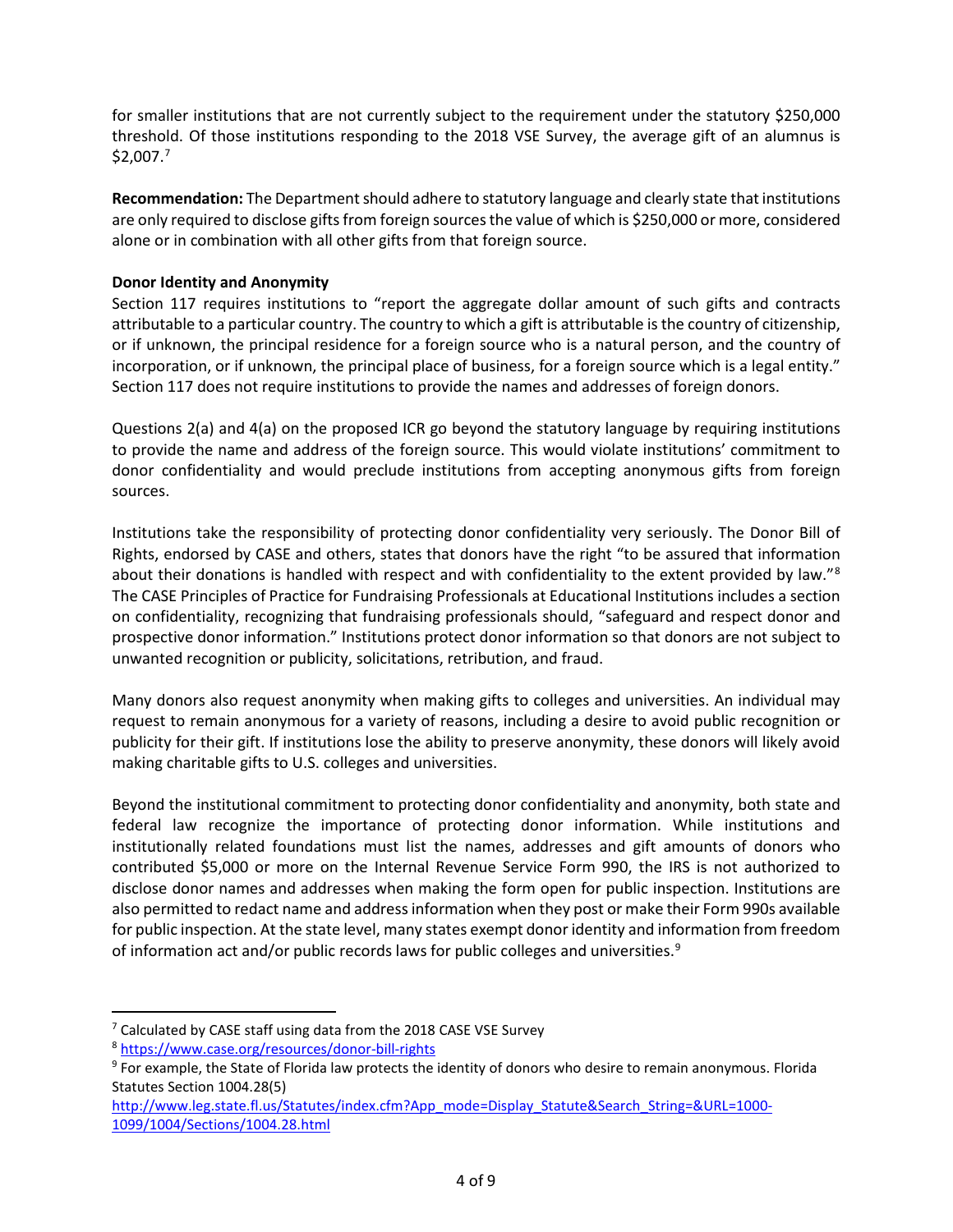Institutions also must be compliant with data privacy laws and regulations outside of the United States, particularly when it comes to engaging with foreign individuals and organizations. The European Union's recently implemented General Data Protection Regulation outlines rights for EU data subjects, including the right to know how personal data is being used and disclosed by an institution.

The proposed ICR makes it clear that the Department intends to make all information submitted by institutions, including donor names and addresses, available on the Department's website. Additionally, the supporting statement makes it clear that the Department is not pledging to keep any of the data collected through the proposed ICR confidential.<sup>[10](#page-4-0)</sup> Through the proposed ICR, the Department is putting institutions at risk of violating institutional commitments and legal requirements to protect donor confidentiality and anonymity. It would also discourage foreign individuals and organizations from making legitimate charitable gifts to U.S. colleges and universities.

**Recommendation:** The Department should only ask institutions to report information that is required by statute. The Department should not request name and address information in the proposed ICR.

## **Gift Agreements**

Questions 2(e) and 4(f) of the proposed ICR would require institutions to upload a "true copy of the gift or donation agreement." Section 117 does not include nor reference a requirement for institutions to share gift agreements with the Department.

Gift agreements typically document the terms of a gift between an institution and a donor. The *CASE Reporting Standards and Management Guidelines for Educational Fundraising*, the common set of definitions and standards used by U.S. educational institutions to report fundraising performance, notes that, "gift agreements are complex and vary by institution and the circumstances of each gift."<sup>[11](#page-4-1)</sup> Gift agreements typically contain a description of the gift, its purpose, future considerations and recognition opportunities. More complex gift agreements could also include specific information on how the gift is being made, how it will be managed and invested, specific payment terms for pledges, terms for naming gifts or gifts to establish endowed scholarships or chairs, future plans of the institution and the identity of heirs for certain planned gifts.

The institutional and legal considerations mentioned in the section above on donor identity and anonymity similarly apply to gift agreements. In addition, uploading these agreements would be significantly burdensome for institutions, particularly if the Department requests that all foreign gifts be disclosed versus gifts at the statutory threshold of \$250,000 or above. Many institutions would not even have gift agreements for smaller gifts under a certain threshold.

The Department would also end up with hundreds and hundreds of pages of additional documentation full of sensitive information uploaded and displayed without context on its website. Ultimately, if gift agreements with foreign donors are required to be disclosed in this way, many donors will avoid making such gifts to U.S. colleges and universities.

**Recommendation:** Eliminate the requirement to upload true copies of gift or donation agreements from the proposed ICR.

<span id="page-4-0"></span><sup>10</sup> Question 10, supporting statemen[t https://www.regulations.gov/document?D=ED-2019-ICCD-0114-0002](https://www.regulations.gov/document?D=ED-2019-ICCD-0114-0002)

<span id="page-4-1"></span><sup>&</sup>lt;sup>11</sup> CASE Reporting Standards & Management Guidelines for Educational Fundraising,  $4<sup>th</sup>$  Edition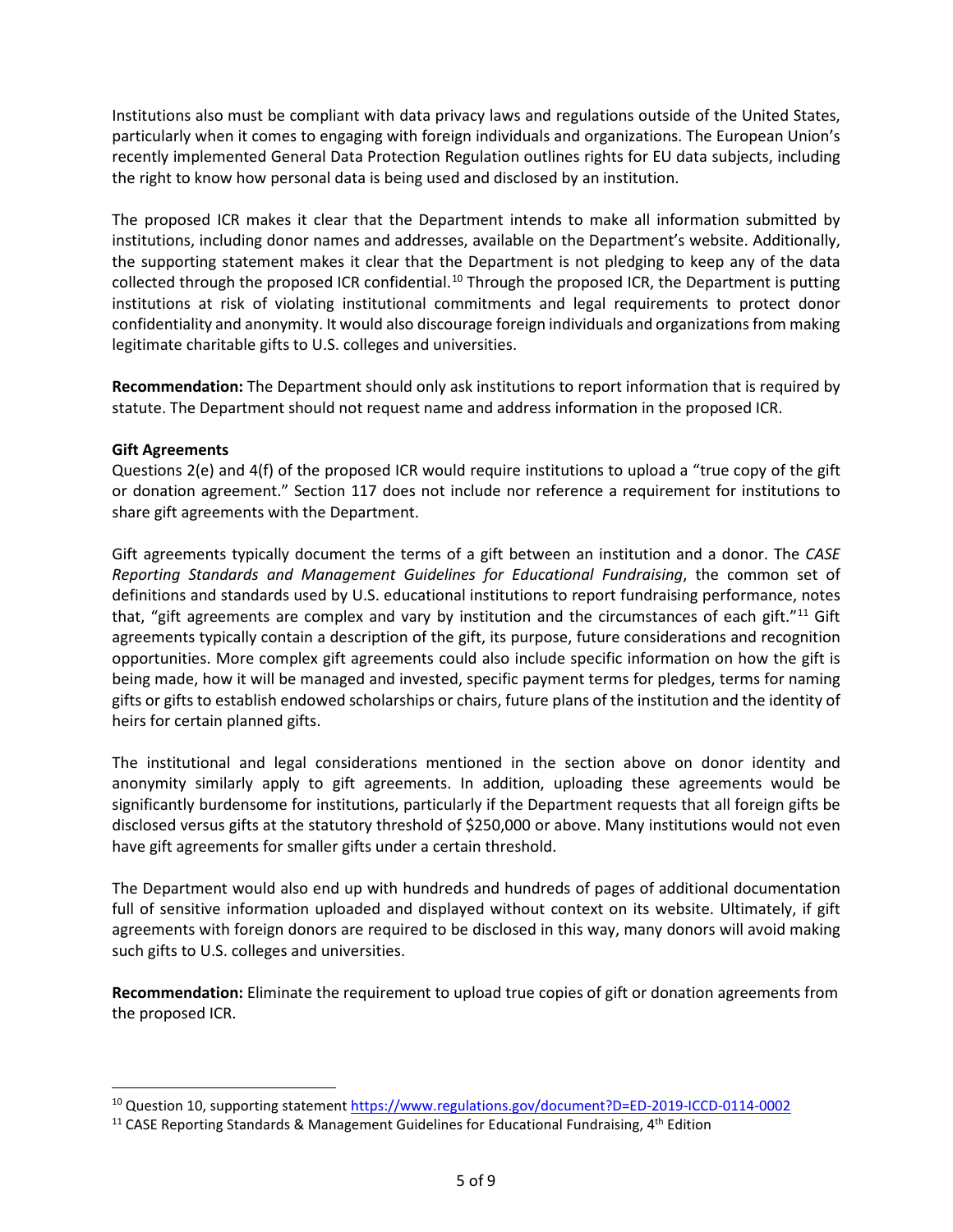# **Definition of Institution**

Section 117 specifically defines an institution as "any institution, public or private, or, if a multi-campus institution, any single campus of such institution, in any State, that-

- (A) is legally authorized within such State to provide a program of education beyond secondary school;
- (B) provides a program for which the institution awards a bachelor's degree (or provides not less than a 2-year program which is acceptable for full credit toward such a degree) or more advanced degrees; and
- (C) is accredited by a nationally recognized accrediting agency or association and to which institution Federal financial assistance is extended (directly or indirectly through another entity or person), or which institution receives support from the extension of Federal financial assistance to any of the institution's subunits."

The statutory definition does not include nor reference institutionally related foundations<sup>12</sup>, alumni associations, real estate foundations, university hospitals/health centers, athletic foundations/clubs, or other research organizations. These affiliated organizations typically have separate 501(c)3 charitable status and are governed by their own boards.

Though the statutory definition of institution is referenced, the proposed ICR asks institutions in 1(b) to "list all legal entities (including foundations or other organizations) that operate substantially for the benefit for or under the auspices of your institution." By including this question, institutions could reasonably conclude that the Department expects them to disclose gifts from foreign sources to these entities. While some institutions or systems may be able to obtain this information from affiliated entities, many institutions would likely not have authority to compel separate legal organizations to provide the information. Gathering this data would also significantly increase the administrative burden of complying with the proposed ICR.

**Recommendation:** To avoid confusion and adhere to statute, the Department should eliminate Question 1(b) on the proposed ICR and limit reporting to the definition of institution as set out in the statute.

# **Restricted and Conditional Gifts**

According to Section 117, restricted or conditional gift "means any endowment, gift, grant, contract, award, present, or property of any kind which includes provisions regarding –

- (A) the employment, assignment, or termination of faculty;
- (B) the establishment of departments, centers, research or lecture programs, or new faculty positions;
- (C) the selection or admission of students; or
- (D) the award of grants, loans, scholarships, fellowships, or other forms of financial aid restricted to students of a specified country, religion, sex, ethnic origin, or political opinion."

Institutions of higher education must report the "amount, the date, and a description of such conditions or restrictions" of restricted or conditional gifts that meet or exceed the \$250,000 reporting threshold.

<span id="page-5-0"></span> $12$  Institutionally related foundations are the separately incorporated organizations that accept charitable gifts and manage institutional endowments on behalf of most public colleges and universities.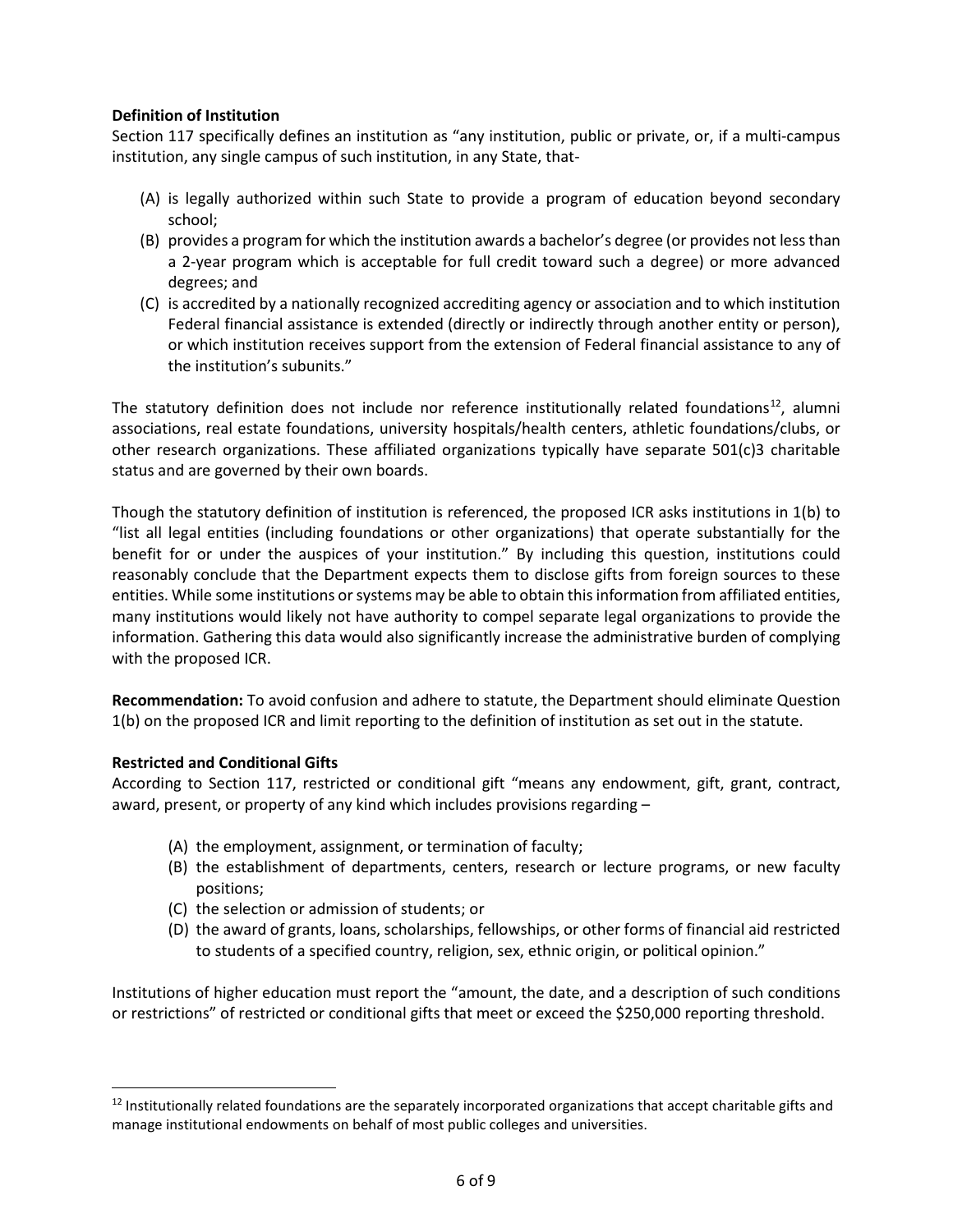Question 4 on the proposed ICR appears to require institutions to report all restricted or conditional gifts from foreign sources. If this is the Department's intention, the proposed ICR would go beyond the requirements of the statute.

To avoid confusion and remain consistent with the statute, Question 4 should be re-ordered so that institutions are required to identify whether the gift meets any of the restrictions or conditions outlined in 4(d) before institutions provide the information required in 4(c) (amount, date, duration and description of all conditions and restrictions). If the gift does not meet the criteria outlined in the statute, it would not be considered a restricted or conditional gift for purposes under Section 117. Thus, institutions would not be required to report the information in 4(c).

Question 4(v) asks "Was the restricted or conditional gift for the purpose of or did it have the effect of influencing any program or curricula at the institution, either directly or indirectly? (Y/N)" This question, which is not identified as a provision in the statute, is vague and would be difficult or impossible for an institution to determine. What does the Department mean by influencing? A gift funding a new faculty position would likely influence a program or curricula at an institution. But so would a gift funding a new building for an academic program. An argument could be made that every gift would have some direct or indirect influence on a program or curricula at a college or university. We do not see the value in asking institutions to answer such a question.

**Recommendation:** The Department should only require institutions to report additional information on restricted or conditional gifts that meet the criteria outlined in the statute. The proposed ICR should be re-ordered to avoid confusion in how this information is reported. Question 4(v) should be eliminated from the proposed ICR.

## **Additional Certifications**

Under current law, institutions rely on the primary address provided by the donor when determining whether a gift is subject to disclosure. Section 117 allows institutions to use the principal address of the foreign source or the principal place of business if country of citizenship or incorporation are unknown.

Questions 2(a) and 4(a) of the proposed ICR asks institutions a series of yes/no questions about the citizenship and/or legal status of foreign sources. Institutions typically do not ask foreign donors for information on their country of citizenship or incorporation, making it impossible for institutions to answer these questions. Some donors may have dual citizenship between the U.S. and another country which would further complicate an institution's ability to answer these yes/no questions.

Additionally, Question 6 of the proposed ICR asks institutions to certify that foreign sources or entities making gifts comply with laws and regulations related to terrorism, sanctions, trade and other activities that are outside the jurisdiction of the Department. These certifications are not referenced nor required in the statute. It would be incredibly difficult and time consuming for institutions to make these certifications. In some instances, institutions would have to ask foreign individuals and entities to certify that they are in compliance.

**Recommendation:** The Department should eliminate the certification requirements listed in Questions 2(a), 4(a), and 6 on the proposed ICR.

## **Proposed Penalties**

Section 117 outlines clear enforcement actions the Department and the federal government generally can pursue for knowing and willful failure to comply with the requirements of the statute. These actions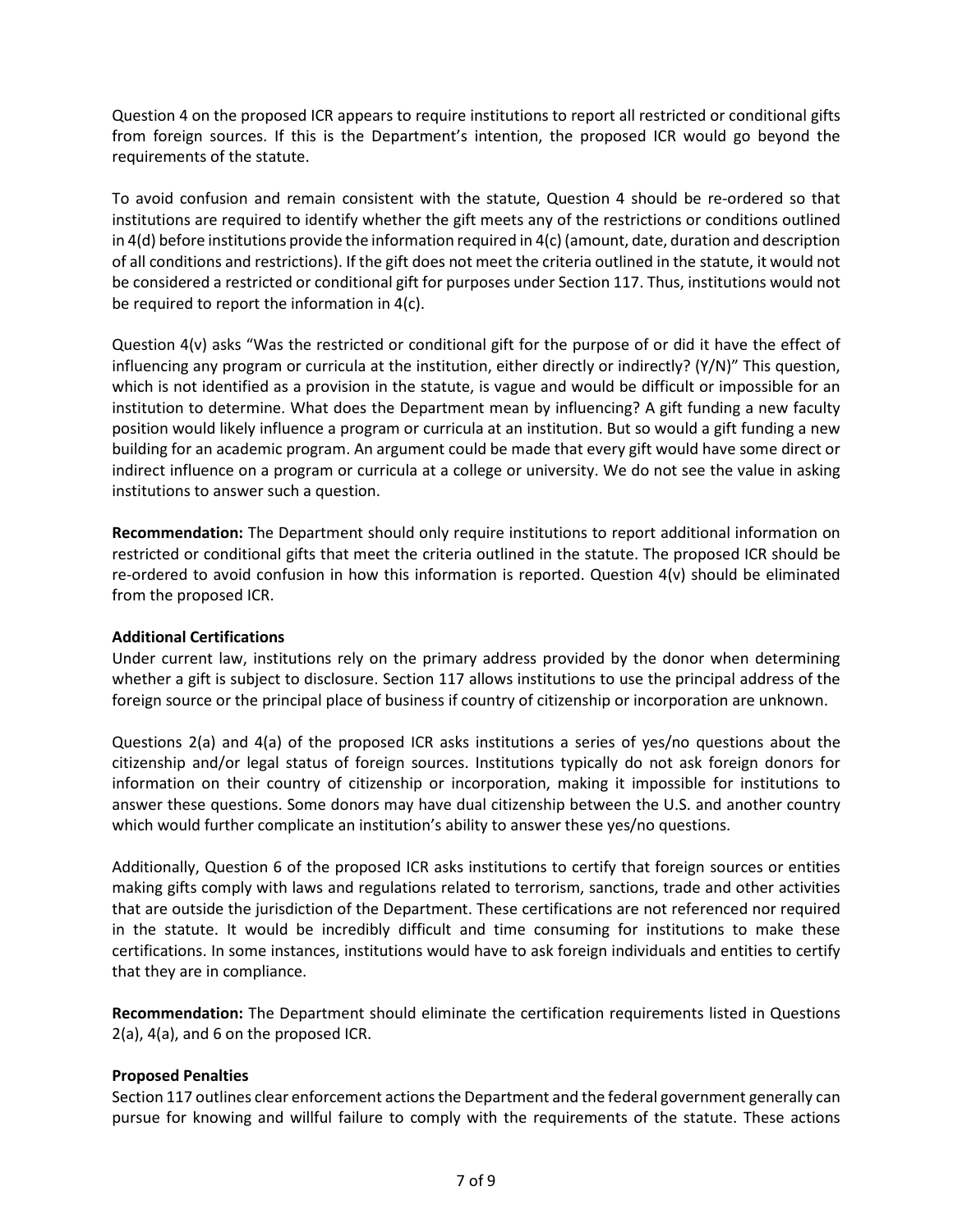include taking institutions to court to compel compliance and potentially requiring institutions to pay all government costs associated with obtaining compliance, "including all associated costs of investigation and enforcement."

The proposed ICR goes beyond the statute by potentially subjecting individuals to fine and imprisonment under 18 U.S.C. § 1001. There is no legitimate reason or rationale to significantly increase the penalties tied to the statute. Any confusion over what institutions should or should not be reporting is largely attributable to the lack of clear guidance or regulations.

**Recommendation:** The Department should revise the proposed ICR to clarify that institutions are subject to the enforcement actions and penalties as outlined in the statute.

## **Issues in Need of Further Clarification**

While we appreciate the Department's intention to facilitate compliance with Section 117 through the proposed ICR, there are still several issues in need of clarification to ensure that colleges and universities can comply fully with statute. We recommend that the Department launch a formal regulatory rulemaking process to address these issues and provide guidance.

## **Reporting**

Section 117 requires institutions to report gifts of \$250,000 or above received from foreign individuals and entities and to aggregate gifts made from a single source for reporting purposes.

Assuming the Department reiterates the \$250,000 reporting threshold outlined in statute, it isstill unclear whether the reporting requirement is triggered when an institution receives multiple gifts from separate individuals and/or entities from a single country that on their own do not meet or exceed \$250,000, but when combined meet or exceed the reporting threshold. For example, if an institution received five gifts of \$60,000 from five separate individuals who are citizens of Country A, would the institution need to disclose that it received \$300,000 total from foreign sources in Country A?

## **Definition of a Gift**

Section 117 defines a gift simply as "any gift of money or property." Colleges and universities, however, often receive charitable gifts that are not easily defined as money or property. The *CASE Reporting Standards and Management Guidelines for Educational Fundraising* define a gift as "a contribution received by an institution for either unrestricted or restricted use in the furtherance of the institution for which the institution has made no commitment of resources or services other than, possibly, committing to use the gift as the donor specifies."<sup>[13](#page-7-0)</sup>

For example, are institutions required to report in-kind gifts received from a foreign source that meet or exceed \$250,000? What about services provided as a gift to an institution that meet or exceeds the reporting threshold? Our interpretation of the law would be that in-kind gifts and services would not be reportable.

Additionally, how should institutions report pledges and bequests? Pledges and bequests are commitments by donors to make future gifts to an institution. If a foreign source announces a pledge commitment that meets or exceeds the reporting threshold, when should an institution report the pledge? Should it be the year the commitment is made? The year when the aggregate number of pledge payments exceeds the reporting threshold? Or the year when the pledge is fully realized? And, if yearly

<span id="page-7-0"></span><sup>&</sup>lt;sup>13</sup> CASE Reporting Standards & Management Guidelines for Educational Fundraising,  $4<sup>th</sup>$  Edition